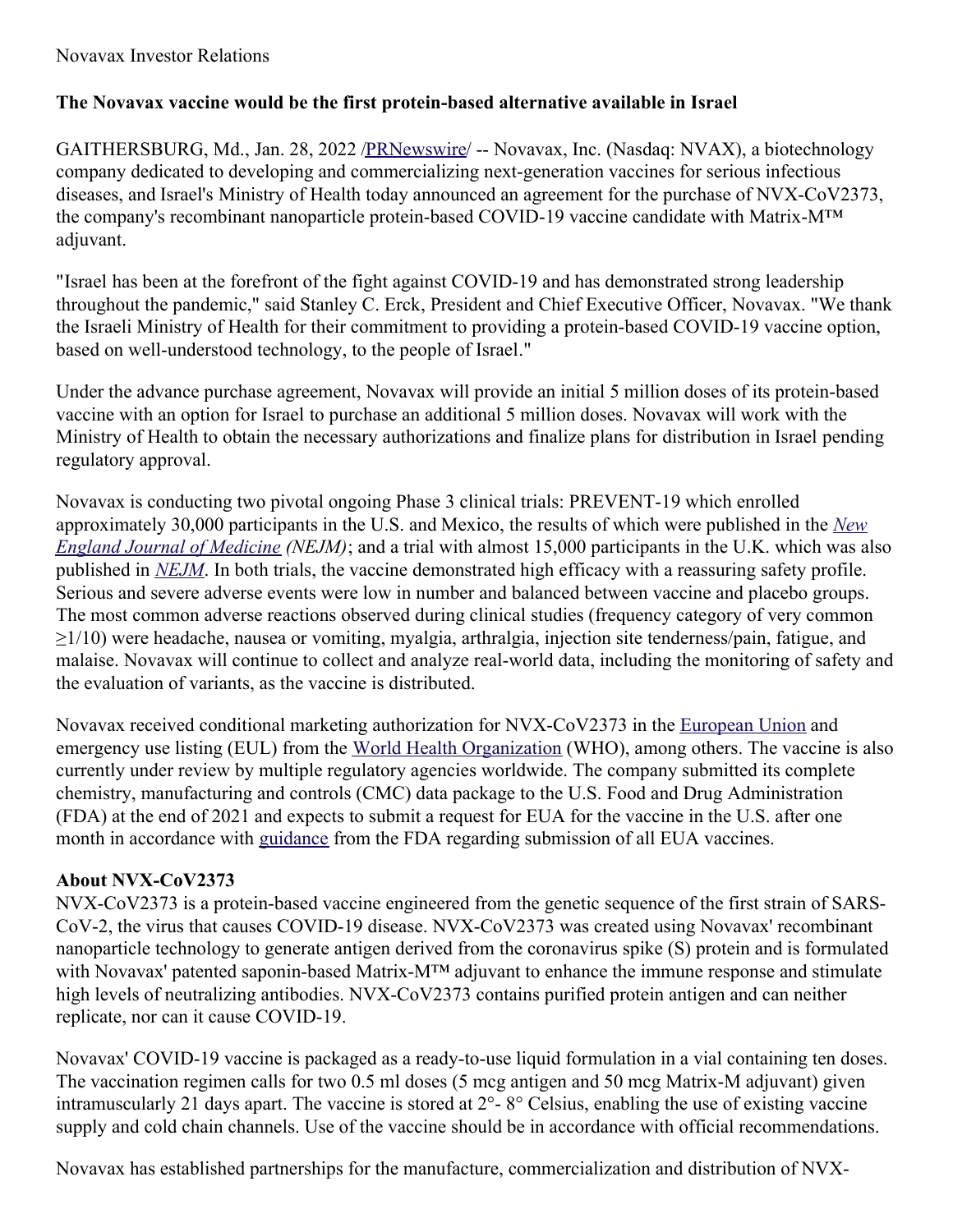CoV2373 worldwide. Existing authorizations leverage Novavax' manufacturing partnership with Serum Institute of India (SII), the world's largest vaccine manufacturer by volume. They will later be supplemented with data from additional manufacturing sites throughout Novavax' global supply chain.

#### **About the NVX-CoV2373 Phase 3 trials**

NVX-CoV2373 is being evaluated in two pivotal Phase 3 trials.

PREVENT-19, a trial in the U.S. and Mexico that enrolled almost 30,000 participants, achieved 90.4% efficacy overall. It was designed as a 2:1 randomized, placebo-controlled, observer-blinded study to evaluate the efficacy, safety and immunogenicity of NVX-CoV2373. The primary endpoint for PREVENT-19 was the first occurrence of PCR-confirmed symptomatic (mild, moderate or severe) COVID-19 with onset at least 7 days after the second dose in serologically negative (to SARS-CoV-2) adult participants at baseline. The statistical success criterion included a lower bound of 95% CI >30%. The key secondary endpoint is the prevention of PCR-confirmed, symptomatic moderate or severe COVID-19. Both endpoints were assessed at least seven days after the second study vaccination in volunteers who had not been previously infected with SARS-CoV-2. It was generally well-tolerated and elicited a robust antibody response after the second dose in both studies. Full results of the trial were published in the *New England Journal of [Medicine](https://c212.net/c/link/?t=0&l=en&o=3425721-1&h=1468825727&u=https%3A%2F%2Fwww.nejm.org%2Fdoi%2Ffull%2F10.1056%2FNEJMoa2116185%3Fquery%3Dfeatured_home&a=New+England+Journal+of+Medicine) (NEJM).*

A trial conducted in the U.K. with 14,039 participants was designed as a randomized, placebo-controlled, observer-blinded study and achieved overall efficacy of 89.7%. The primary endpoint was based on the first occurrence of PCR-confirmed symptomatic (mild, moderate or severe) COVID-19 with onset at least 7 days after the second study vaccination in serologically negative (to SARS-CoV-2) adult participants at baseline. Full results of the trial were published in *[NEJM](https://c212.net/c/link/?t=0&l=en&o=3425721-1&h=2616686137&u=https%3A%2F%2Fwww.nejm.org%2Fdoi%2Ffull%2F10.1056%2FNEJMoa2107659&a=NEJM).*

# **About Matrix-M™ Adjuvant**

Novavax' patented saponin-based Matrix-M™ adjuvant has demonstrated a potent and generally welltolerated effect by stimulating the entry of antigen-presenting cells into the injection site and enhancing antigen presentation in local lymph nodes, boosting immune response.

#### **About Novavax**

Novavax, Inc. (Nasdaq: NVAX) is a biotechnology company that promotes improved health globally through the discovery, development and commercialization of innovative vaccines to prevent serious infectious diseases. The company's proprietary recombinant technology platform harnesses the power and speed of genetic engineering to efficiently produce highly immunogenic nanoparticles designed to address urgent global health needs. NVX-CoV2373, the company's COVID-19 vaccine, has received authorization from multiple regulatory authorities globally, including Conditional Marketing Authorization from the European Commission and Emergency Use Listing from the World Health Organization. The vaccine is also under review by multiple regulatory agencies worldwide.

For more information, visit [www.novavax.com](https://c212.net/c/link/?t=0&l=en&o=3425721-1&h=1328944201&u=http%3A%2F%2Fwww.novavax.com%2F&a=www.novavax.com) and connect with us [LinkedIn](https://c212.net/c/link/?t=0&l=en&o=3425721-1&h=1749870132&u=https%3A%2F%2Fwww.linkedin.com%2Fcompany%2Fnovavax%2F&a=LinkedIn).

# **Forward-Looking Statements**

Statements herein relating to the future of Novavax, its operating plans and prospects, its partnerships, the ongoing development of NVX-CoV2373, the scope, timing and outcome of future regulatory filings and actions, including Novavax' plans to submit an EUA application to the U.S. FDA after one month, the potential impact of Novavax and NVX-CoV2373 in addressing vaccine access, controlling the pandemic and protecting populations, the efficacy, safety and intended utilization of NVX-CoV2373, and the expected delivery of NVX-CoV2373 are forward-looking statements. Novavax cautions that these forward-looking statements are subject to numerous risks and uncertainties that could cause actual results to differ materially from those expressed or implied by such statements. These risks and uncertainties include challenges satisfying, alone or together with partners, various safety, efficacy, and product characterization